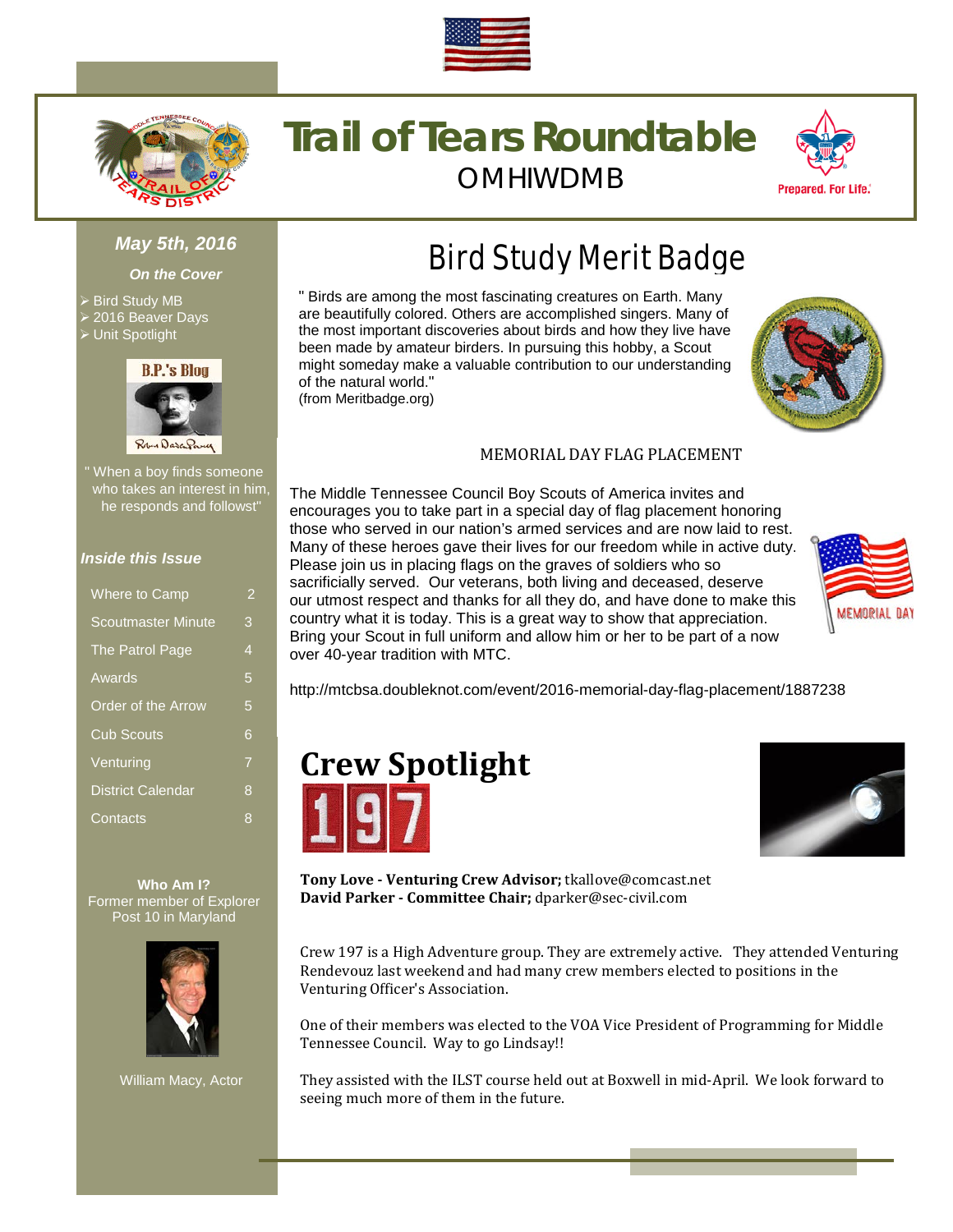# Where to go Camping – Pickwick Landing State Park



Pickwick Landing State Park was a riverboat stop dating from the 1840s. In the 1930s during the depression, the site was chosen as a location for one of the Tennessee Valley Authority's dams on the Tennessee River. What comprises the park today was once the living area for the TVA construction crews and their families. The TVA Village, better known as Pickwick Village was located where the Post Office, Park office and day use area are now located. The State of Tennessee purchased all 681 acres of Pickwick from TVA in 1969 designating the area as a state park in 1970. Since that time additional land has been brought to enlarge the park.

Pickwick Landing has fishing, swimming, disc golf, golf, pools, camping, tennis, and hiking. Shiloh National Military Park is only 15 minutes away from Pickwick Landing.

# What to Do – Hiking, Camping, Fishing

The park is located on the Tennessee River at mile marker 207.6. Below the dam is Pickwick Lake, a reservoir of the Tennessee River with fisheries similar to those listed for Kentucky Lake. It too is known for great sport fishing and numerous local and national fishing tournaments.





There is a 2.8 mile Island Loop Trail and a 1.2 mile Inn Walking Trail. There is a Disc Golf course that begins at the Inn and finishes with a beautiful view of Pickwick Lake. Pickwick Landing has three public swimming beaches. There is a beautiful wooded campground with 48 sites, each equipped with a table, grill and electric & water hookup. There is also a primitive campground and picnic area on the north side of Pickwick Lake. There are 34 sites located in this area. There is a bathhouse available as well. It is opened from April through October.

# What to Eat – Campfire Orange Cakes

1 box of yellow cake mix 1 cup of water ⅓ cup oil 3 eggs 10-12 oranges



Slice the tops off the oranges about  $\frac{1}{2}$ " from the top. Save the tops because they will be used later on.

Hollow the oranges out like you would a pumpkin. After preparing the cake batter according to the directions, fill the oranges ¾ full with the batter

Place tops back on the oranges and carefully wrap them in heavy duty aluminum foil.

Place directly into campfire and cook for 15-20 minutes, rotating once or twice to ensure even cooking.

Remove from fire and check to see that they are fully cooked.

Enjoy!!

(http://www.todaysletters.com/2010/10/campfire-orange-cakes.html)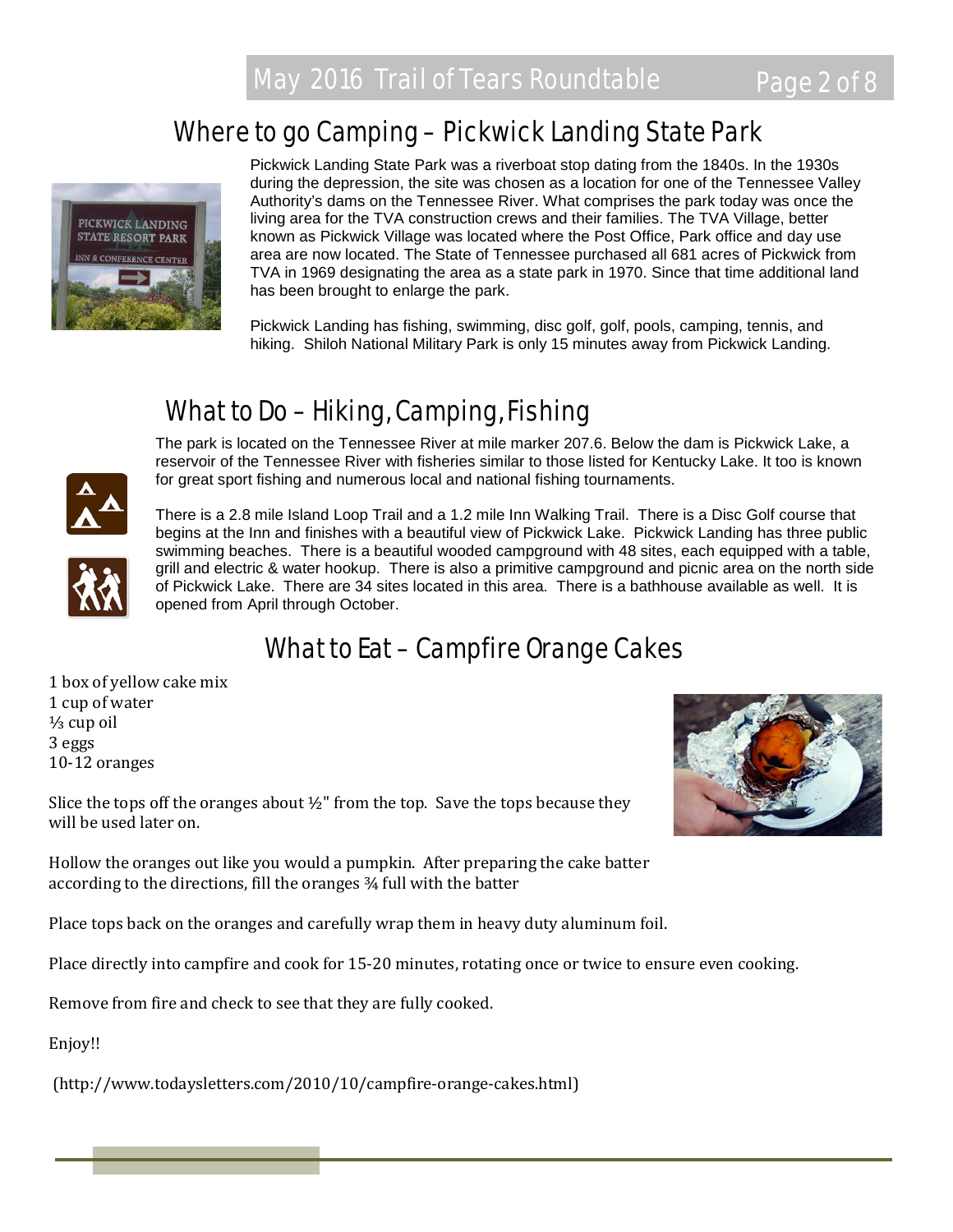



# THE SCOUTMASTER MINUTE

Helping Deliver the Promise of Scouting!

# RESOLVING SCOUTING PROBLEMS

*Policies and rules are meaningless if we don't understand the principles and ideas that drive them.*

# **Our ideals are the Scout oath and law. Our principles are the aims and methods of Scouting.**

*Every conflict, disappointment, or other difficulty we encounter can be resolved by applying our principles and ideals.*

There are two important ideas I believe may help you find resolutions;

## **Perspective and Emotions**

We can all remember some instance our emotions outstripped our judgment or we found our perspective was skewed.

Each human being has a unique perspective. Parents, older people, younger people, leaders, followers – all view situations through a filter. We don't all see things the same way.

## **Policies and Rules as Training Wheels**

If every Scout, Scouter, and parent had a mature understanding of our ideals and principles we wouldn't have much use for policies and rules. But we don't completely understand our ideals and principles at first, so policies and rules function like training wheels on a bike, they help us stay on course.

The first few years I was a Scoutmaster I read some policies and rules and thought "that just doesn't make sense!" They didn't make sense because I was looking at things through the filter of my own perspective. Once I started learning and applying principles and ideals things became clearer.

## **How To Resolve Problems**

Policies and rules were not designed to resolve *all* of our problems, just to define our course, so before you go looking for a policy or rule try doing two things;

- 1. Study the ideals and principles. I can tell you from experience most times I don't have to go much farther than the Scout law, (especially, kind, courteous, helpful, and friendly).
- 2. Examine your perspective and emotions. I usually start with the assumption that I am not seeing things as others do.

I think you'll find out what I have; most of our problems are resolved once we apply principles and ideals, and check our own perspective.

It's more than likely you'll find a rule or policy that corresponds to the resolution you've found. Our application of that policy or rule is so much better when we have a solid basis of ideals and principles. We are well on the way to resolving any problem once we understand ideals and principles form the basis for rules and policies and the filter of our own perspective and emotions can distort things.

http://scoutmastercg.com/resolving-scouting-problems/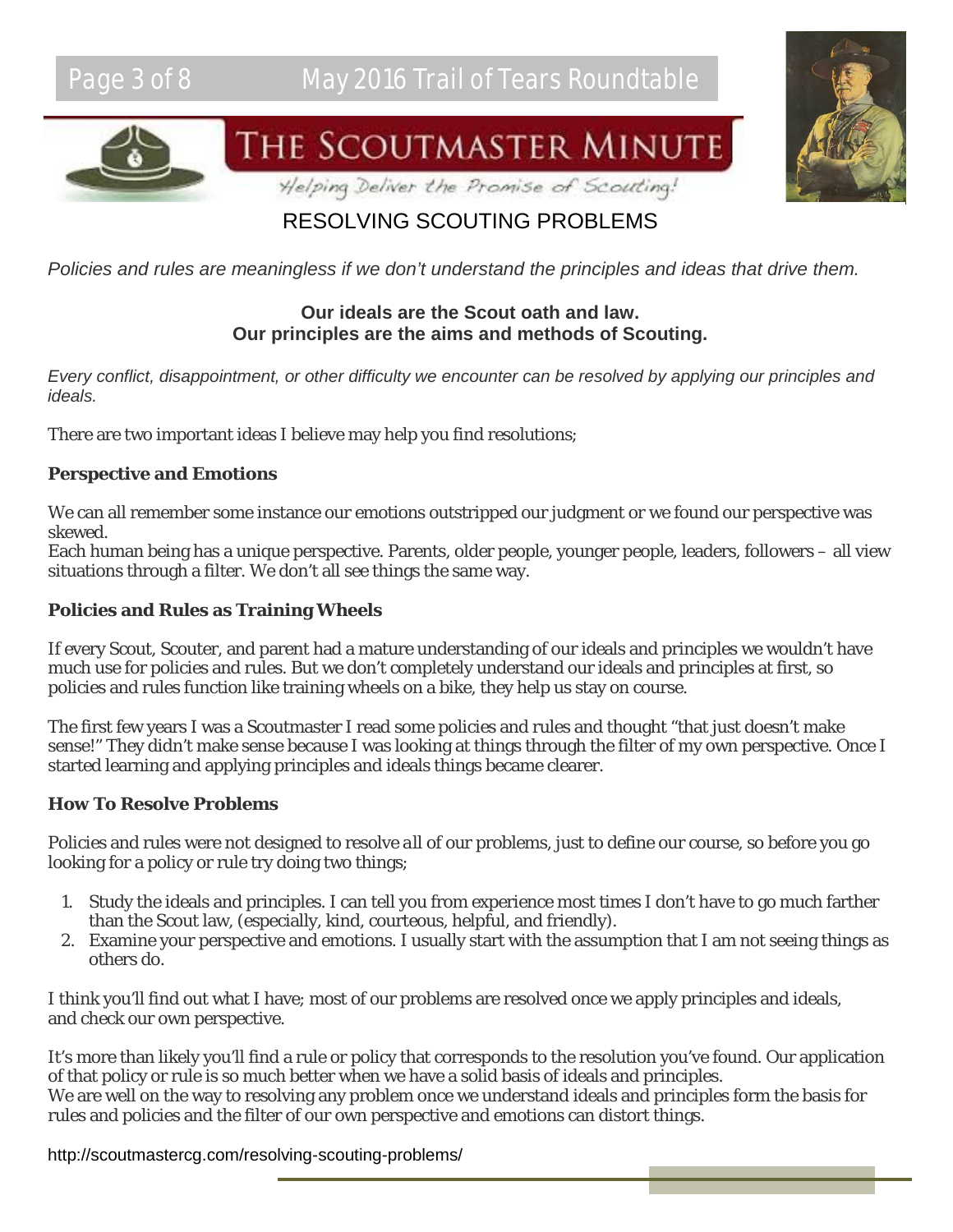

# What is a "Boy-Led Troop" February 3, 2016 By [Clarke Green](http://scoutmastercg.com/author/clarke-green/)

Many Scouters claim; "We have a boy-led (or youth-led, or Scout-led) Troop," but what does that really mean?

Official literature [mentions this sort of thing often,](http://scoutmastercg.com/where-is-it-written-that-troops-are-boy-led/) but how is do we really define "boy-led"?

We'd like to think what the Scouts do and how they do it defines "boy-led", but it doesn't. Young people lead themselves all the time, it comes quite naturally to them.

What adults do is just as important to a boy-led troop as what adults *don't* do.

Defining what we *should not* do is nowhere near as useful as sharing what we *should* do, but before I do let's address one common misconception;

*Boy-led is not boy-defined.*

Every once in a while I'll hear something like; "We don't have patrols because the Scouts decided they didn't want them, we are boy-led after all."

Imagine a basketball game where the players were carrying the ball rather than dribbling. You ask a coach why and they tell you; "the players all decided they'd rather play this way." Can you still call that game "basketball"?

Just like any other game Scouting has limitations and definitions. We all play the game within those definitions and limitations, the players don't re-invent the game.

**Adults should help Scouts maintain focus** on fulfilling the promises of Scouting and understand the limitations and definitions of the game we are playing.

If we honestly want to engage our Scouts in leading themselves there things we ought to do –

*Adults Should Employ Guided Discovery*

Adults should guide their youth leadership to find their own answers. Ask questions that help them define the goal or the problem and then let them seek a plan or resolution. Don't provide answers – provide guidance.

#### *Adults Should Respect Autonomy*

When Scouts are focused on fulfilling the promises of Scouting poor choices will be few and far between. Respecting autonomy means our Scouts have the latitude to fail within the bounds of safety and propriety.

*Adults Should Promote Cooperative Resolutions*

In any situation we encounter with our Scouts there are not two sides, there's not a right and wrong, just a question everyone is trying resolve cooperatively.

Adults have the advantages of age and guile, we can pull strings and coerce decisions, we also have the provisional authority to make absolute decisions and give absolute directions.

If we are careful to maintain focus, employ guided discovery, respect autonomy, and promote cooperative resolutions our "boy-led" troop will flourish, and we will rarely have to give absolute directions or make absolute decisions.

#### **The Patrol Method**

Patrols are the building blocks of a Boy Scout troop. A patrol is a small group of boys who are similar in age, development, and interests. Working together as a team, patrol members share the responsibility for the patrol's success. They gain confidence by serving in positions of patrol leadership.

Four thoughts Scouters can apply to triage any situation -

Am I maintaining focus? Am I guiding or directing? Do I respect autonomy? Are we working for a cooperative resolution?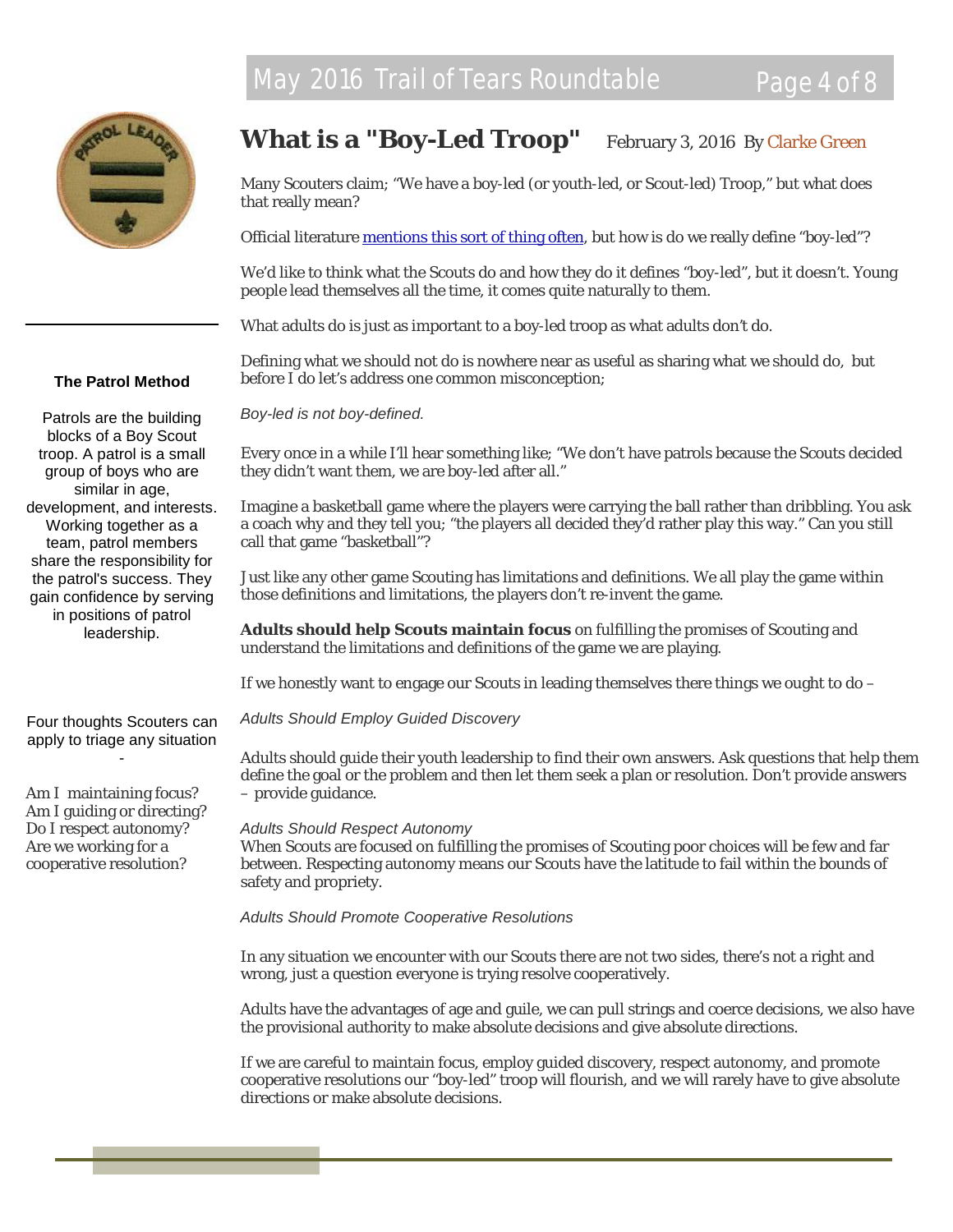# Page 5 of 8 May 2016 Trail of Tears Roundtable

Unit Leader Award of Merit - awarded to Cubmasters, Scoutmasters, Varsity Team Coaches, and Venturing Crew Advisors who have completed seven requirements and nominated by the top youth leader of the unit.

[http://www.scouting.org/filestore/pdf/512-003\\_WB.pdf](http://www.scouting.org/filestore/pdf/512-003_WB.pdf)

# ADULT AWARD

Den Chief Service Award - awarded to Den Chief's who serve the pack for a year and meet 10 other requirements, including a project

http://www.scouting.org/scoutsource/BoyScouts/AdvancementandAwards/MeritBadges/dencf.aspx

# YOUTH AWARD

Venturing Discovery Award - The Second Venturing program level award.

http://meritbadge.org/wiki/index.php/Discovery\_Award

# VENTURING AWARD

Arrowhead Honor - Recognizes commissioners have done training for their position, and met 6-8 other requirements, dependent upon the commissioner position they hold.

http://usscouts.org/awards/arrowheadhonor.asp

# COMMISSIONER AWARD

## **ORDER OF THE ARROW EVENTS - Wa-hi-nasa Lodge** [\(http://www.wa-hi-nasa.org/\)](http://www.wa-hi-nasa.org/)

Spring Ordeal - June 3-5, Boxwell Scout Reservation

Prism - Summit Bechtel Reserve - June - July 2016 [\(http://prism.oa-bsa.org/\)](http://prism.oa-bsa.org/)

Our local chapter is Wdee. Quentin Bolden is our chapter's advisor [\(quentin1965@comcast.net\)](mailto:quentin1965@comcast.net)





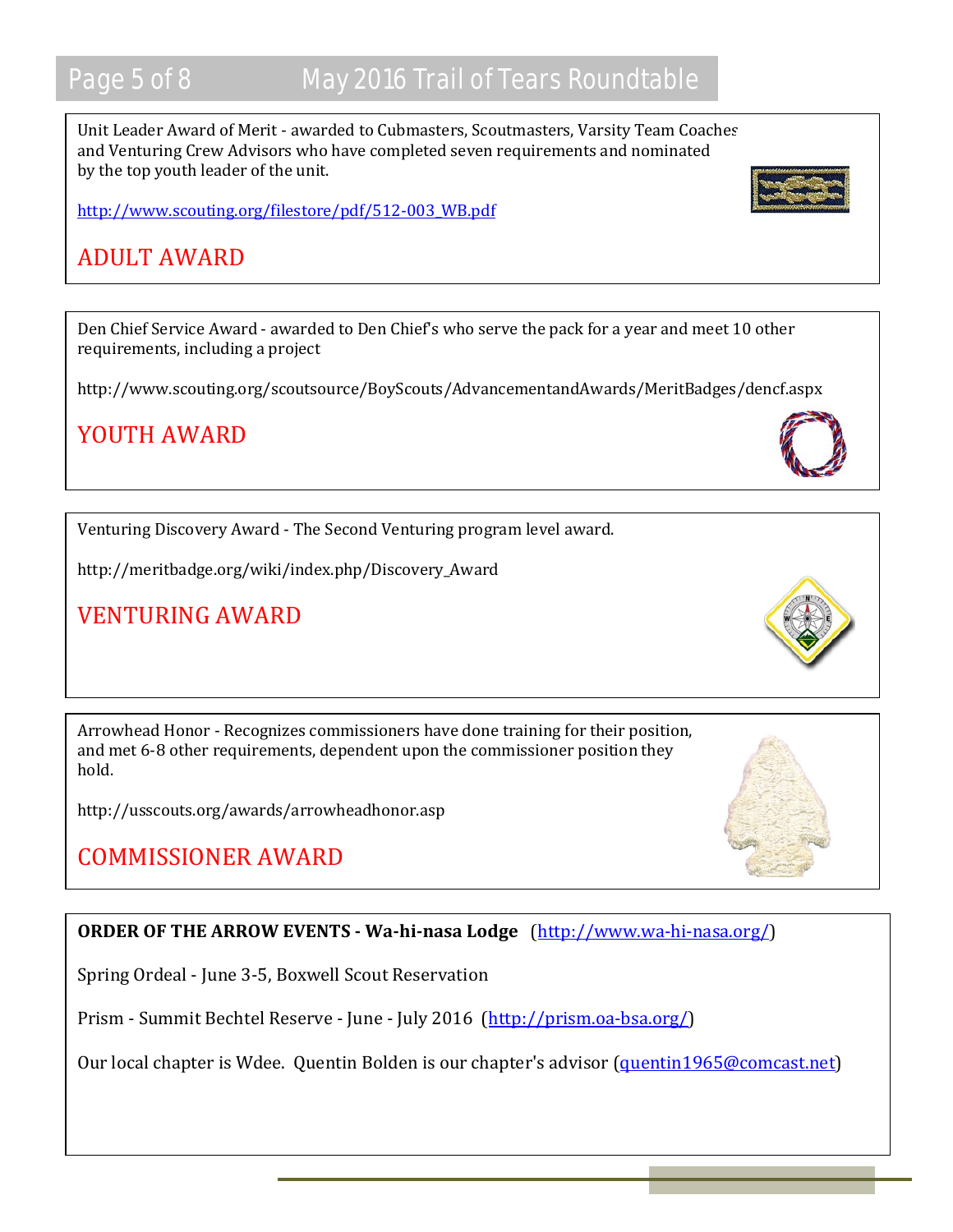# May 2016 Trail of Tears Roundtable **Page 6 of 8**



# CUB SCOUT DAY CAMP

8 a.m. - 4 p.m. \$75 Early Bird Pricing

June 6-10 at Barfiled Park June 13-17 at Symrna

Cub Wars: A Galactic Adventure

Things to know:

- In order to get the early bird price, full payment must be made by may  $1<sup>st</sup>$ .
- Incoming Tigers (will be in  $1<sup>st</sup>$  grade Next year) must have an adult partner

#### Volunteer Information

- Sign up now!!!
- Register online at <http://mtcbsa.org/Parents/scout/camping/CubDayCamp.html>
- Sign up now!!!
- We need LOTS of volunteers! Volunteers should register online. If you register after May  $1<sup>st</sup>$ , you are NOT guaranteed to get a t-shirt.
- Packs that send scouts should also send adult volunteers.

| Murfreesboro Day Camp  | Smyrna Day Camp         |
|------------------------|-------------------------|
| Linda Veach            | Tammy Anselmo           |
| mborodaycamp@gmail.com | Smyrnadaycamp@gmail.com |

#### CUB RESIDENT CAMP, BOXWELL RESERVATION

Are you ready for the adventure of a lifetime? Well, you are only steps away from registering for a camp that will give you nonstop fun! Cub Resident Camp is a two night camp designed for upcoming 1-3rd graders (and an accompanying parent) to experience the great outdoors with many of the comforts of home. Come do activities such as swimming, archery, BB shooting sports, adventure loops, campfire programs, sports and more.

#### WEBELOS RESIDENT CAMP, BOXWELL RESERVATION

experience will be a fun, informative, and safe camping trip that will keep boys theme "Medieval Times - CUB-A-LOT"

Swimming, archery, BB shooting sports, slingshots, dodge ball, adventure pins few of the activities available throughout the week. They will also get to take p "The Follow Me Boys" Tour. During your free time you may hike around camp American village, Medieval Castle, Western Fort and Pirates Cove. Oh, and don We are located on Old Hickory Lake!

Register for both now at mtcbsa.org



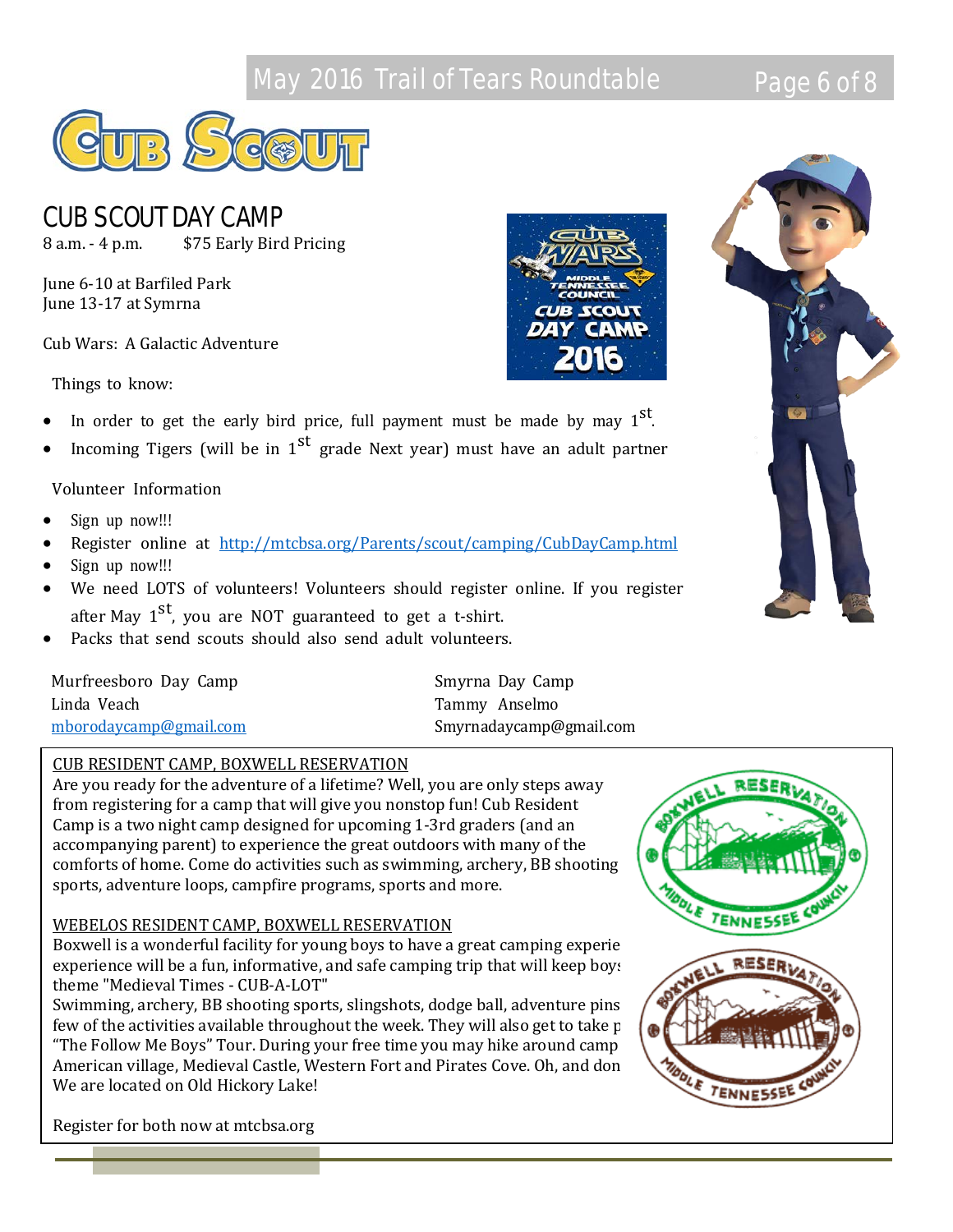# Page 7 of 8 May 2016 Trail of Tears Roundtable



#### **What Is Venturing?**

Venturing is a youth development program of the Boy Scouts of America for young men and women who are 13 and have completed the eighth grade, or age 14 through 20 years of age.

Find out more at: [http://www.scouting.o](http://www.scouting.org/scoutsource/Venturing.aspx) [rg/scoutsource/Ventu](http://www.scouting.org/scoutsource/Venturing.aspx) [ring.aspx](http://www.scouting.org/scoutsource/Venturing.aspx)



# **Exploring Summerfest July 27-31, 2016**



This will be held at Summit Bechtel Reserve

Exploring Summerfest 2016 is a fun-filled three days and three nights of action sports and outdoor games and challenges for Explorers from around the nation. Each day Explorers experience the best the Summit has to offer from canopy tours, whitewater rafting, rock climbing, and rappelling to an awesome skate plaza, biking trails, air rifle ranges, and more.

Even first-time campers will enjoy Thursday evening and the Summerfest luau on the sand and paddle boat beach. Friday night closes the week with the ultimate karaoke music extravaganza and ice cream party with live DJ, party games, and Dance-O-Rama. You have not experienced the outdoors like this—fun, sun, and super activities all in one.

[\(http://www.summitbsa.org/exploringsummerfest/\)](http://www.summitbsa.org/exploringsummerfest/)

## Other Venturing Events coming up:

Northern Tier is recruting summer staff. Please visit ntier.org/jobs for more information. Please send questions or comments t[o jobs@ntier.org](mailto:jobs@ntier.org)

**VENTURING FEST** - Summit Bechtel Reserve, July 31-August 5, 2016 [\(http://www.summitbsa.org/venturingfest/\)](http://www.summitbsa.org/venturingfest/)

**CONSERVATION TREKS** - Philmont Scout Reservation [\(http://scoutingwire.org/discover-stem-behind-philmont](http://scoutingwire.org/discover-stem-behind-philmont-summer-conservation-trek/)[summer-conservation-trek/\)](http://scoutingwire.org/discover-stem-behind-philmont-summer-conservation-trek/)

**APPALACHIAN ADVENTURE** - Summit Bechtel Reserve (for Boy Scouts, Venturing, Varsity, and Explorer posts) [\(http://www.summitbsa.org/programs/scout-camp/mountaineer-weekends/\)](http://www.summitbsa.org/programs/scout-camp/mountaineer-weekends/)

**WILDERNESS CANOE TRIPS** - Northern Tier [\(http://www.ntier.org/Reservations/2016.aspx\)](http://www.ntier.org/Reservations/2016.aspx)

Look for Popcorn sales to start soon. The Council kickoff for Popcorn is Saturday, July 16 or Saturday, July 23, 2016. Go to MTCBSA.org to register.